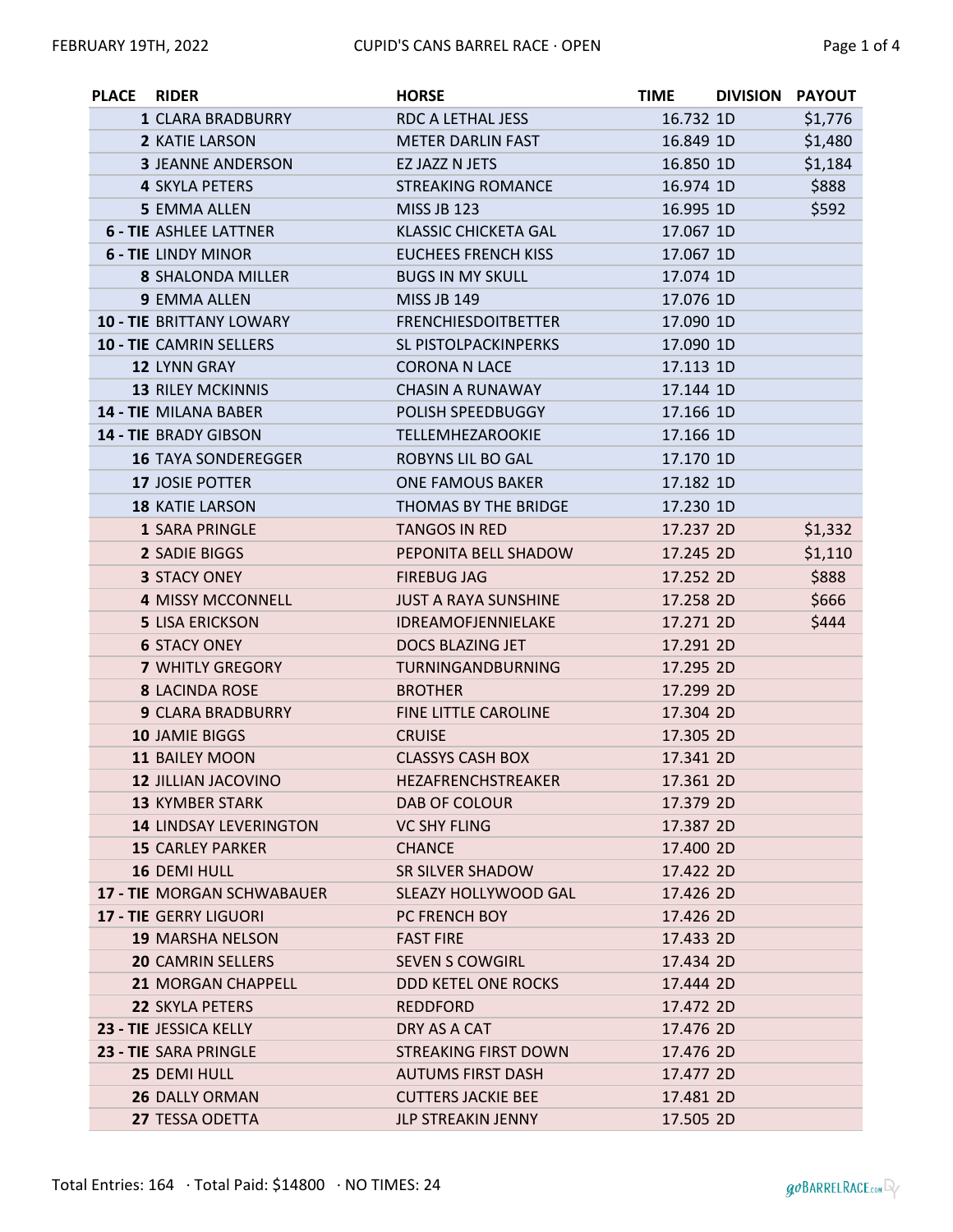| <b>PLACE</b> | <b>RIDER</b>                    | <b>HORSE</b>                | <b>TIME</b> | DIVISION PAYOUT |       |
|--------------|---------------------------------|-----------------------------|-------------|-----------------|-------|
|              | <b>28 JORDAN VICKERY</b>        | <b>DWN HOTRODDIN HAZE</b>   | 17.538 2D   |                 |       |
|              | <b>29 MADISON BOOK</b>          | <b>BRIDGETTE</b>            | 17.539 2D   |                 |       |
|              | <b>30 JORDAN VICKERY</b>        | IM A SMASHING GUY           | 17.559 2D   |                 |       |
|              | <b>31 LESLIE PETERSON</b>       | PROVERBS2131                | 17.565 2D   |                 |       |
|              | <b>32 CANDI BOWMAN</b>          | <b>POPULARWOOD</b>          | 17.572 2D   |                 |       |
|              | <b>33 SHELLY PHILLIPS</b>       | <b>JOLENE</b>               | 17.576 2D   |                 |       |
|              | <b>34 MATTIE MOORE</b>          | <b>REBEL</b>                | 17.590 2D   |                 |       |
|              | <b>35 WHITLY GREGORY</b>        | <b>LILMOREPERKS</b>         | 17.605 2D   |                 |       |
|              | <b>36 ALLISON PLAHN</b>         | <b>MOONS MEMORIES</b>       | 17.641 2D   |                 |       |
|              | <b>37 BAILEY MOON</b>           | <b>MOONSHINE OVER ROCKS</b> | 17.664 2D   |                 |       |
|              | <b>38 GERRY LIGUORI</b>         | <b>DUALLY SKIPPA ROSE</b>   | 17.668 2D   |                 |       |
|              | <b>39 LACINDA ROSE</b>          | <b>ELLIE</b>                | 17.685 2D   |                 |       |
|              | <b>40 RUTH LAUE</b>             | <b>FINE LITTLE RUBY</b>     | 17.697 2D   |                 |       |
|              | <b>41 PAIGE WEDEL</b>           | <b>FURY IN MY PANTS</b>     | 17.699 2D   |                 |       |
|              | <b>42 HEATHER CALDWELL</b>      | <b>CASEYS SUGAR JOE</b>     | 17.704 2D   |                 |       |
|              | <b>1 SKYLA PETERS</b>           | <b>NAMGIS FAMOUS NIKE</b>   | 17.739 3D   |                 | \$888 |
|              | <b>2 PHYLLIS WILSON</b>         | <b>HASTABEBOOKIN</b>        | 17.740 3D   |                 | \$740 |
|              | <b>3 LACINDA ROSE</b>           | <b>HORSE 4</b>              | 17.742 3D   |                 | \$592 |
|              | <b>4 CARISSA MCFARLAND</b>      | <b>MJP IMAFABULOUSBULLY</b> | 17.743 3D   |                 | \$444 |
|              | <b>5 KRIS COPENHAVER</b>        | <b>KC AINT SHE SMASHIN</b>  | 17.760 3D   |                 | \$296 |
|              | <b>6 LYNSAY NORTH</b>           | <b>WIZ</b>                  | 17.767 3D   |                 |       |
|              | <b>7 MACY BATCHELDER</b>        | <b>HOLLYWOODS HITMAN</b>    | 17.799 3D   |                 |       |
|              | <b>8 DALLY ORMAN</b>            | <b>JESS FOLLOW ME</b>       | 17.804 3D   |                 |       |
|              | <b>9 VERONICA BALDWIN</b>       | <b>SASSY BLACK LABEL</b>    | 17.807 3D   |                 |       |
|              | <b>10 RILEY MCKINNIS</b>        | <b>DESIGNED BY DORA</b>     | 17.846 3D   |                 |       |
|              | <b>11 VIVY SAYLORS</b>          | <b>LIGHT EM UP CORONA</b>   | 17.847 3D   |                 |       |
|              | <b>12 JESSICA KELLY</b>         | <b>SONNY MISCHIEF</b>       | 17.848 3D   |                 |       |
|              | <b>13 - TIE ANA MINNICK</b>     | <b>RARE AND STELLAR</b>     | 17.884 3D   |                 |       |
|              | 13 - TIE KENDRA MCKINZIE        | <b>LONSUM LOVE STORY</b>    | 17.884 3D   |                 |       |
|              | <b>15 KEVIN HEBENSTRIET</b>     | <b>DOX TALK SWEET</b>       | 17.888 3D   |                 |       |
|              | <b>16 MORGAN CHAPPELL</b>       | <b>WARR PRINCESS</b>        | 17.889 3D   |                 |       |
|              | <b>17 MADISON BOOK</b>          | <b>BENTLY</b>               | 17.904 3D   |                 |       |
|              | <b>18 MIEKE SCHOTTE</b>         | <b>BLING</b>                | 17.958 3D   |                 |       |
|              | <b>19 - TIE TALIA ZIADE</b>     | <b>STREAKIN FRENCH LADY</b> | 17.974 3D   |                 |       |
|              | <b>19 - TIE CAMERIN SELLERS</b> | <b>FC HIGH ON FIREWATER</b> | 17.974 3D   |                 |       |
|              | 21 JOSIE MOORE                  | <b>CINCO</b>                | 17.975 3D   |                 |       |
|              | <b>22 LACINDA ROSE</b>          | <b>HORSE 3</b>              | 18.043 3D   |                 |       |
|              | <b>23 - TIE LEXY DUNCAN</b>     | <b>MOVES LIKE SWAGGER</b>   | 18.055 3D   |                 |       |
|              | 23 - TIE PAYTON ERRITT          | <b>SHOOTYEAHIMAROMEO</b>    | 18.055 3D   |                 |       |
|              | <b>25 - TIE SARA SUMPTER</b>    | DTT TRAFFIC ROSE            | 18.128 3D   |                 |       |
|              | 25 - TIE lynsay north           | ty                          | 18.128 3D   |                 |       |
|              | <b>27 LAURYN ROSS</b>           | <b>DOCS HANDSOME HANK</b>   | 18.157 3D   |                 |       |
|              | <b>28 KEILEE BROCATO</b>        | <b>DOLLY</b>                | 18.181 3D   |                 |       |
|              | <b>29 KENDALL SCHWABAUER</b>    | <b>WINDYS RARE ITEM</b>     | 18.189 3D   |                 |       |
|              | <b>30 PAYTON FINN</b>           | <b>EARL</b>                 | 18.190 3D   |                 |       |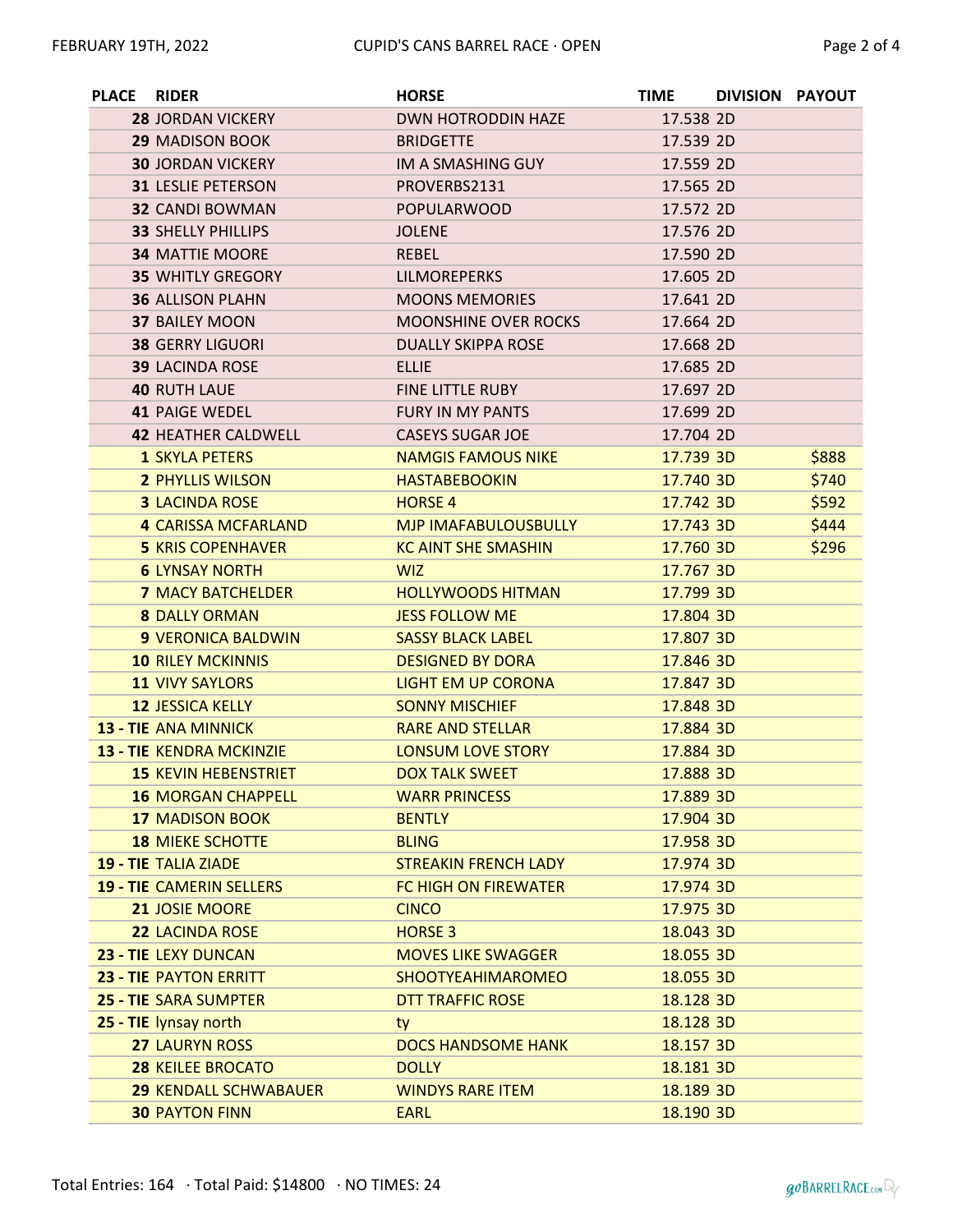| <b>PLACE</b> | <b>RIDER</b>                  | <b>HORSE</b>                      | <b>TIME</b> | DIVISION PAYOUT |       |
|--------------|-------------------------------|-----------------------------------|-------------|-----------------|-------|
|              | <b>31 CASSIE VICKERY</b>      | <b>GMAN</b>                       | 18.193 3D   |                 |       |
|              | <b>32 BETHANY MOON</b>        | <b>NFS HIGH ON JUDY TWO</b>       | 18.230 3D   |                 |       |
|              | <b>1 JENNIFER TADE</b>        | <b>AGOUTI RAIN</b>                | 18.251 4D   |                 | \$444 |
|              | 2 JOSIE POTTER                | TC WANNA BE A FLIT                | 18.277 4D   |                 | \$370 |
|              | <b>3 RILEY MCKINNIS</b>       | MUNNDYS GOOD FRIDAY               | 18.286 4D   |                 | \$296 |
|              | <b>4 BRHETT MUMMA</b>         | TARDY (FARM DOG)                  | 18.296 4D   |                 | \$222 |
|              | <b>5 KELSIE HATHAWAY</b>      | DOCS ATHENA LENA                  | 18.304 4D   |                 | \$148 |
|              | <b>6 BRHETT MUMMA</b>         | MINDY (CHEW CHEWS DASH)           | 18.308 4D   |                 |       |
|              | <b>7 ASHLEY SHARP</b>         | SNOWWHITE SKYLINE                 | 18.310 4D   |                 |       |
|              | <b>8 SARA SUMPTER</b>         | DHF BIG BAZOOMS                   | 18.346 4D   |                 |       |
|              | 9 MILANA BABER                | EYEMA OKEY DALE                   | 18.352 4D   |                 |       |
|              | <b>10 COURTNEY LARSON</b>     | MISS QUICKORRY PEPPY              | 18.388 4D   |                 |       |
|              | <b>11 SHELBY HINKLE</b>       | <b>BARWONDERSMISSTORI</b>         | 18.401 4D   |                 |       |
|              | <b>12 JAN HEBENSTRIET</b>     | <b>MITY PHAMOUS</b>               | 18.407 4D   |                 |       |
|              | 13 JORDAN LITTRELL            | SIZZLIN CORONA JO                 | 18.417 4D   |                 |       |
|              | <b>14 KARIN NIELSON</b>       | DESIGNED TO ZOOM                  | 18.428 4D   |                 |       |
|              | <b>15 JEN DUNCAN</b>          | <b>KLASSY</b>                     | 18.438 4D   |                 |       |
|              | <b>16 JAMIE BIGGS</b>         | <b>WILLA</b>                      | 18.449 4D   |                 |       |
|              | <b>17 SHANNON LITTS</b>       | TWO TIMES THE MOCHA               | 18.464 4D   |                 |       |
|              | <b>18 MARLEE GREGG</b>        | DL HEZA SHAWNEE BUG               | 18.474 4D   |                 |       |
|              | <b>19 BRITTANY LOWARY</b>     | <b>TCREGIONALFAME</b>             | 18.541 4D   |                 |       |
|              | <b>20 SHEILA ELLIS</b>        | MR DASH WOOD                      | 18.560 4D   |                 |       |
|              | <b>21 KYMBER STARK</b>        | <b>SMOKEY</b>                     | 18.562 4D   |                 |       |
|              | <b>22 TAMI ARNOLD</b>         | <b>EMMA HOTRODREDNECK</b>         | 18.571 4D   |                 |       |
|              | <b>23 JENNIFER PATLA</b>      | JET FOR THE RED                   | 18.576 4D   |                 |       |
|              | 24 CORA LOWARY                | SPECIALELLA                       | 18.581 4D   |                 |       |
|              | <b>25 JESSICA MACOUBRIE</b>   | FRENCHMAN BLANCO JET              | 18.610 4D   |                 |       |
|              | <b>26 JULIE GROVE</b>         | A SPOTTED ROSE                    | 18.661 4D   |                 |       |
|              | 27 HALEY DAVIDSON             | <b>BOOM IM FAMOUS</b>             | 18.781 4D   |                 |       |
|              | 28 HEATHER CALDWELL           | <b>FROSTY</b>                     | 18.841 4D   |                 |       |
|              | <b>29 - TIE EMILY PERKINS</b> | SNEAKNPLAYGIRL                    | 18.906 4D   |                 |       |
|              | <b>29 - TIE SHANNON LITTS</b> | <b>BUCKS DUN JIGGER GAL</b>       | 18.906 4D   |                 |       |
|              | <b>31 CARISSA MCFARLAND</b>   | BREEZES DOC PINELADY              | 18.913 4D   |                 |       |
|              | <b>32 MCKENNA GREATHOUSE</b>  | <b>ECHO</b>                       | 19.031 4D   |                 |       |
|              | <b>33 STACIE COKE</b>         | <b>FAMOUS CRIMSON BUG</b>         | 19.248 4D   |                 |       |
|              | <b>34 JEANNE ANDERSON</b>     | <b>HOT N BUBBLIN</b>              | 19.329 4D   |                 |       |
|              | <b>35 JESSICA JOHNSON</b>     | PINES CLASSY BELL                 | 19.355 4D   |                 |       |
|              | <b>36 MEGAN GRAESSLE</b>      | <b>BUGS ROYAL TOUCH</b>           | 19.502 4D   |                 |       |
|              | <b>37 ABBIE KLAASMEYER</b>    | ITS FINAL TIME                    | 19.505 4D   |                 |       |
|              | <b>38 HALEY DAVIDSON</b>      | PERKS SUNNY N 75                  | 19.807 4D   |                 |       |
|              | <b>39 CALI EMERSON</b>        | WHATA GRAY CASH                   | 19.827 4D   |                 |       |
|              | <b>40 CADI WILBECK</b>        | LITTLE O DUAL                     | 20.297 4D   |                 |       |
|              | <b>41 JILLIAN BURGET</b>      | LINZ LIL BIT OF FROST             | 20.808 4D   |                 |       |
|              | <b>42 BROOKLYN WALKER</b>     | <b>CHEROKEES GOT A SMOKIN ACE</b> | 20.829 4D   |                 |       |
|              | <b>43 AVA KUTCHER</b>         | <b>HEZA RARE BROOKSTONE</b>       | 21.187 4D   |                 |       |